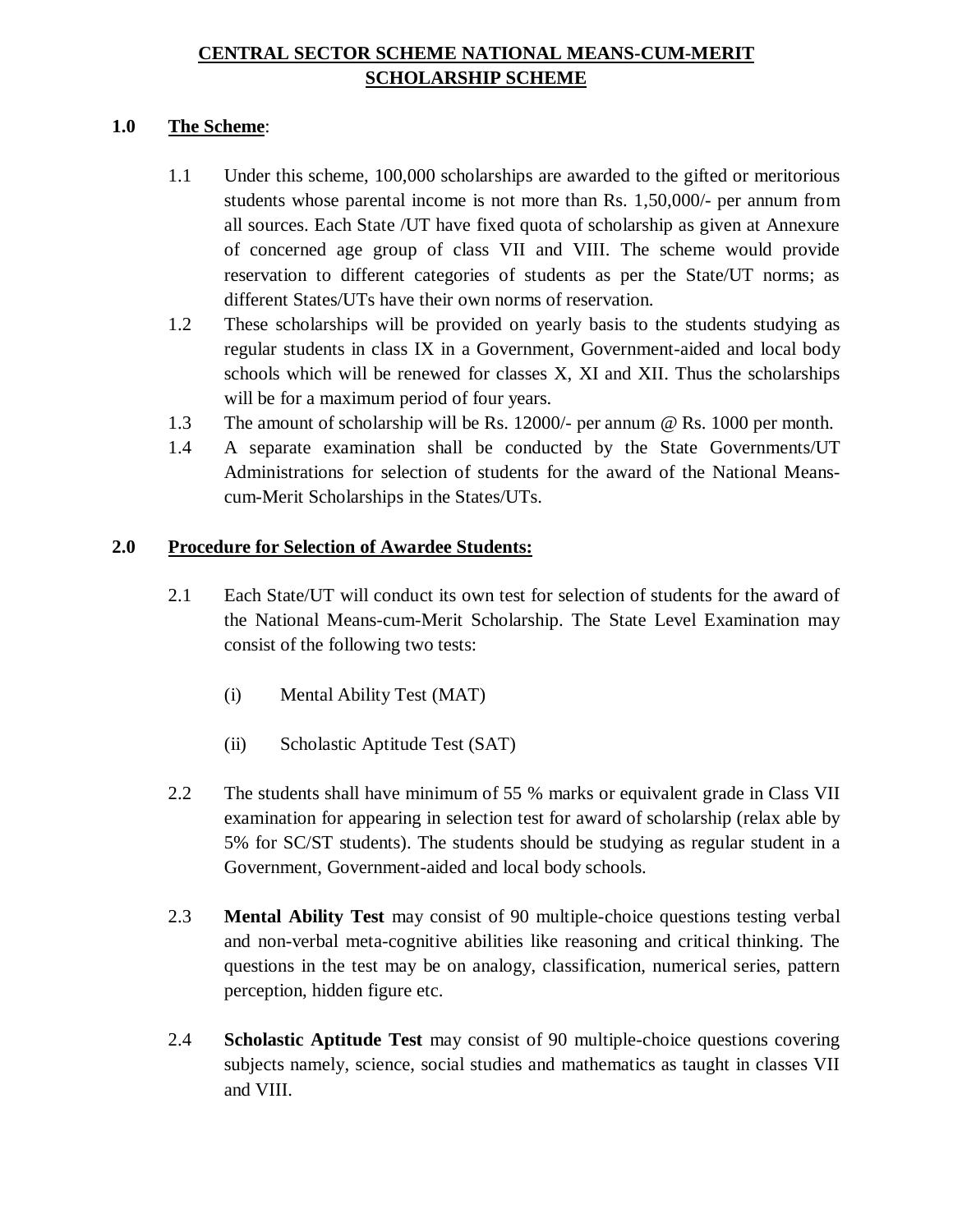## 2.5 **Duration of the Test**

Each test will be of 90 minutes duration. Children with disability will be given extra time, as applicable.

### **3.0 Declaration of Results**

- 3.1 For selecting the students, the following conditions may apply:
	- (i) The students must pass both the tests i.e. MAT and SAT with at least 40 % marks in aggregate taken together for these two tests. For the SC/ST students, this cut off will be 32% marks.
	- (ii) At the time of selection for the award of scholarship the student must have scored at least 55% mark or equivalent grade in Class VIII examination. There will be 5 % relaxation for SC/ST students.
	- (iii) The awardees should satisfy the eligibilities and the conditions mentioned in the scheme.

### **4.0 Disbursement of Scholarships**

- 4.1 A student can avail only one Scholarship under any scheme.
- 4.2 The awardees will be required to open bank accounts preferably in SBI, or any public sector bank or any scheduled bank which has core banking facility.
- 4.3 The State Governments / UT Administrations shall normally send the proposals/ list of beneficiaries on-line on the Scholarship Portal. The Ministry will scrutinize the proposal and sanction funds from Annual Budget Provision for releasing them to SBI, the implementing bank for scheme for disbursal of scholarships to students directly into their bank accounts by electronic transfer.
- 4.4 The awardees should get minimum of 55% marks in Class IX and XI and 60% in Class X for continuance of scholarship (relaxable by 5% for SC/ST candidates) in next higher classes.
- 4.5 SBI will ensure that the scholarship is paid to awardees in one go (Rs. 12000) immediately after getting the funds and the lists from the Ministry.
- 4.6 SBI will instruct some of its branches to coordinate with the State Education Department in connection with the payment of scholarships.

#### **5. General Eligibility Conditions**

- 5.1 An awardee is eligible for the scholarship provided he/she:
	- i. takes up studies in approved courses.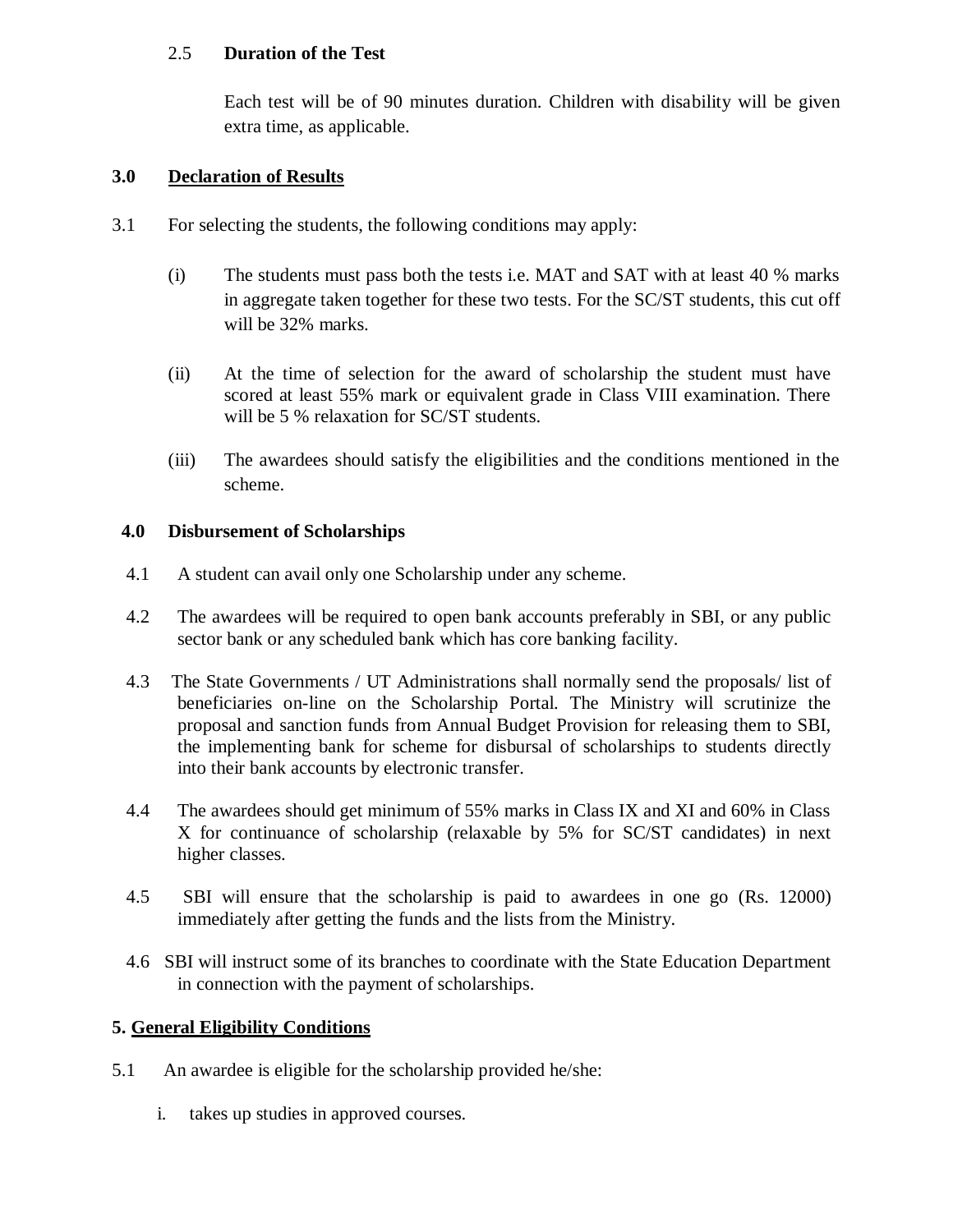- ii. maintains good conduct as certified by the Head of the College/Institution and continues his/her studies as a regular student in a Government/Government-aided /Local Body school.
- iii. does not absent himself/herself without proper leave.
- iv. takes up studies on a whole time basis.
- v. does not take up any job.
- 5.2 No scholarship shall be available for studies abroad for any course.
- 5.3 No claim for scholarship arrears will be entertained after the expiry of 12 months of the academic session for which one has applied for the claim.
- 5.4 In case any awardee leaves his/her course of study within one month of registration/admission, no scholarship shall be paid to him/her.
- 5.5 In case awardee is not able to appear at the annual examination due to serious illness, one should send the medical certificate through the Head of the Institution within three months of one's falling ill. The duration of illness should be clearly certified by a specialist, who is a Registered Medical Practitioner. The facility will be available to the awardee to continue the same course in which one is studying provided the principal or the head of the institution certifies that the overall performance of the awardee during the year is 50% or above.
- 5.6 The awardee must join the next class/desired course within 3 months of the declaration of the result of the previous class/course.
- 5.7 Scholarship shall be deemed to be discontinued with any gap of one academic session in studies at any time due to any reason.
- 5.8 Scholarship once discontinued on the basis of the rules of disbursement of scholarship cannot be revived under any circumstances.
- 5.9 All rules are subject to change from time to time, as and when required, which will be binding on all awardees.

### **6.0 Eligibility and other conditions for starting and continuing of Scholarship at Secondary and Higher Secondary Stage**

- 6.1 The awardees should get clear promotion from class VIII to Class IX for being eligible for starting the scholarship.
- 6.2 The scholarship at the secondary and higher secondary stage or equivalent classes IX to XII is payable for a maximum period of four years for studies in India only.
- 6.3 No scholarship at this stage is payable for studying diploma/certificate level courses.
- 6.4 For continuing the scholarship in class X and XII, the awardees should get clear promotion from class IX to class  $X$  and from class  $X$ I to class  $X$ II in the first attempt with 55% marks (relaxable by 5% for SC/ST students)